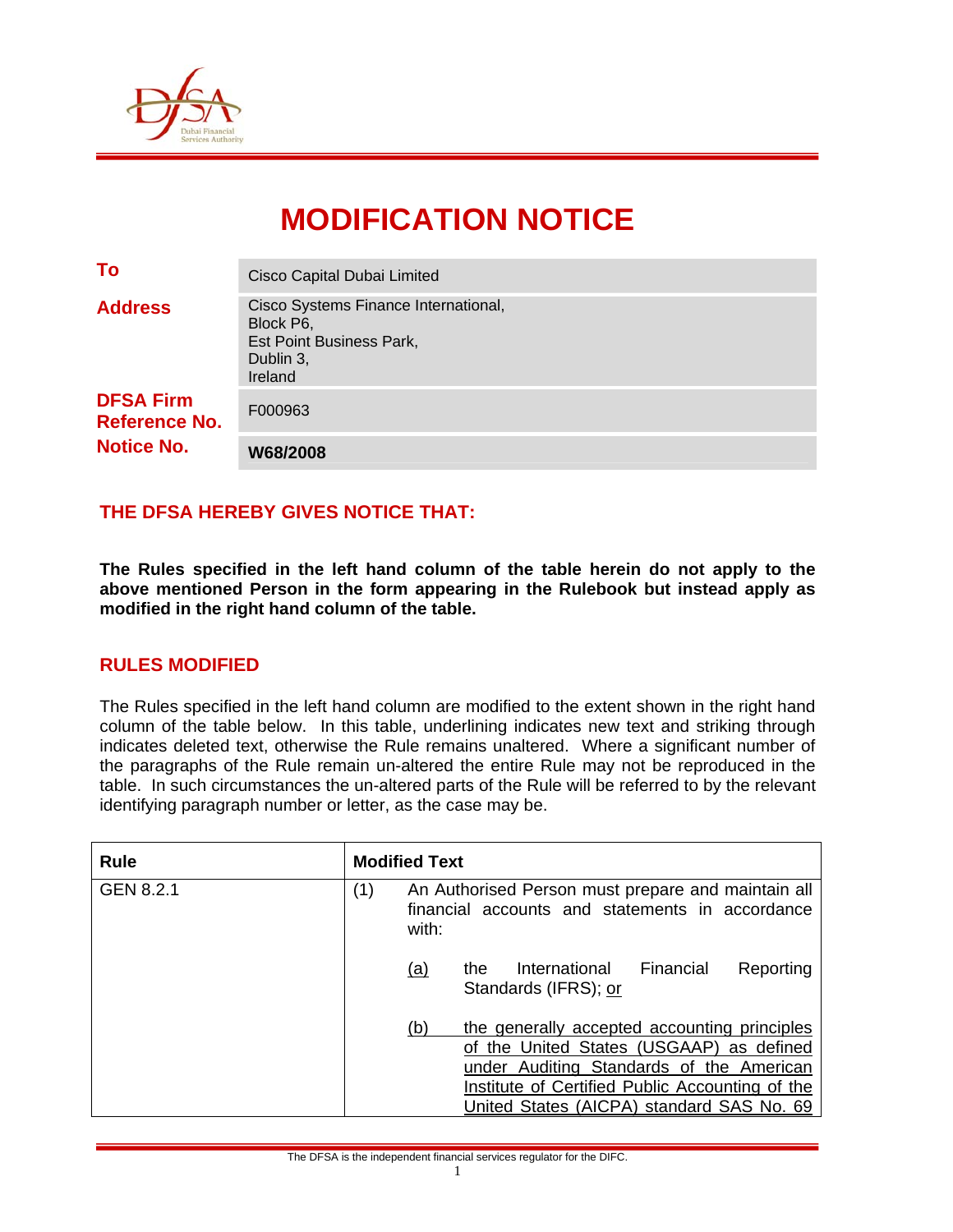

|                  |     | and if repealed then as defined in the relevant<br>standard<br>issued<br>by the<br>Financial<br>as<br><b>Accounting Standards Board (FASB)</b><br>that<br>replaces SAS no. 69,<br>unless $(2)$ or $(3)$ applies.                                                                                                                                                                                                                                                                |  |  |
|------------------|-----|---------------------------------------------------------------------------------------------------------------------------------------------------------------------------------------------------------------------------------------------------------------------------------------------------------------------------------------------------------------------------------------------------------------------------------------------------------------------------------|--|--|
|                  | (2) | If an Authorised Firm is an<br>Islamic Financial<br>Institution it must prepare and maintain all financial<br>accounts and statements in accordance with the<br>accounting standards of the Accounting and Auditing<br>Organisation<br>for Islamic Financial<br>Institutions<br>(AAOIFI).                                                                                                                                                                                       |  |  |
|                  | (3) | If an Authorised Person operates an Islamic Window<br>it must prepare and maintain all financial accounts<br>and statements in accordance with the IFRS or<br>USGAAP, as supplemented by AAOIFI FAS 18 in<br>respect of its Islamic Financial Business.                                                                                                                                                                                                                         |  |  |
| <b>GEN 8.6.1</b> |     | An Authorised Firm or Authorised Market Institution, as<br>applicable, must in writing require its auditor to:                                                                                                                                                                                                                                                                                                                                                                  |  |  |
|                  | (a) | conduct an audit of the Authorised Person's accounts<br>in accordance with the requirements of the relevant<br>standards published by:                                                                                                                                                                                                                                                                                                                                          |  |  |
|                  |     | the International Auditing and Assurance<br><u>(i)</u><br>Standards Board (IAASB) or the Generally<br><b>Accepted Auditing Standards as issued by</b><br>Certified<br>American<br>Institute<br>of<br>Public<br>Accountants Auditing Standards Board (US<br><b>GAAS)</b> , that is, the Auditing Standards of the<br><b>Public Company Accounting Oversight Board</b><br>of the United States (PCAOB) or (AICPA) in<br>respect of conventional financial business;<br><u>and</u> |  |  |
|                  |     | by the Accounting and Auditing Organisation<br><u>(ii)</u><br>for Islamic Financial Institutions (AAOIFI) in<br>respect of any Islamic Financial Business;                                                                                                                                                                                                                                                                                                                      |  |  |
|                  | (b) | produce a report on the audited accounts which<br>states:                                                                                                                                                                                                                                                                                                                                                                                                                       |  |  |
|                  |     | (i)<br>whether, in the auditor's opinion, the accounts<br>have been properly prepared in accordance<br>with<br>the<br>requirements<br>imposed<br>this<br>by                                                                                                                                                                                                                                                                                                                     |  |  |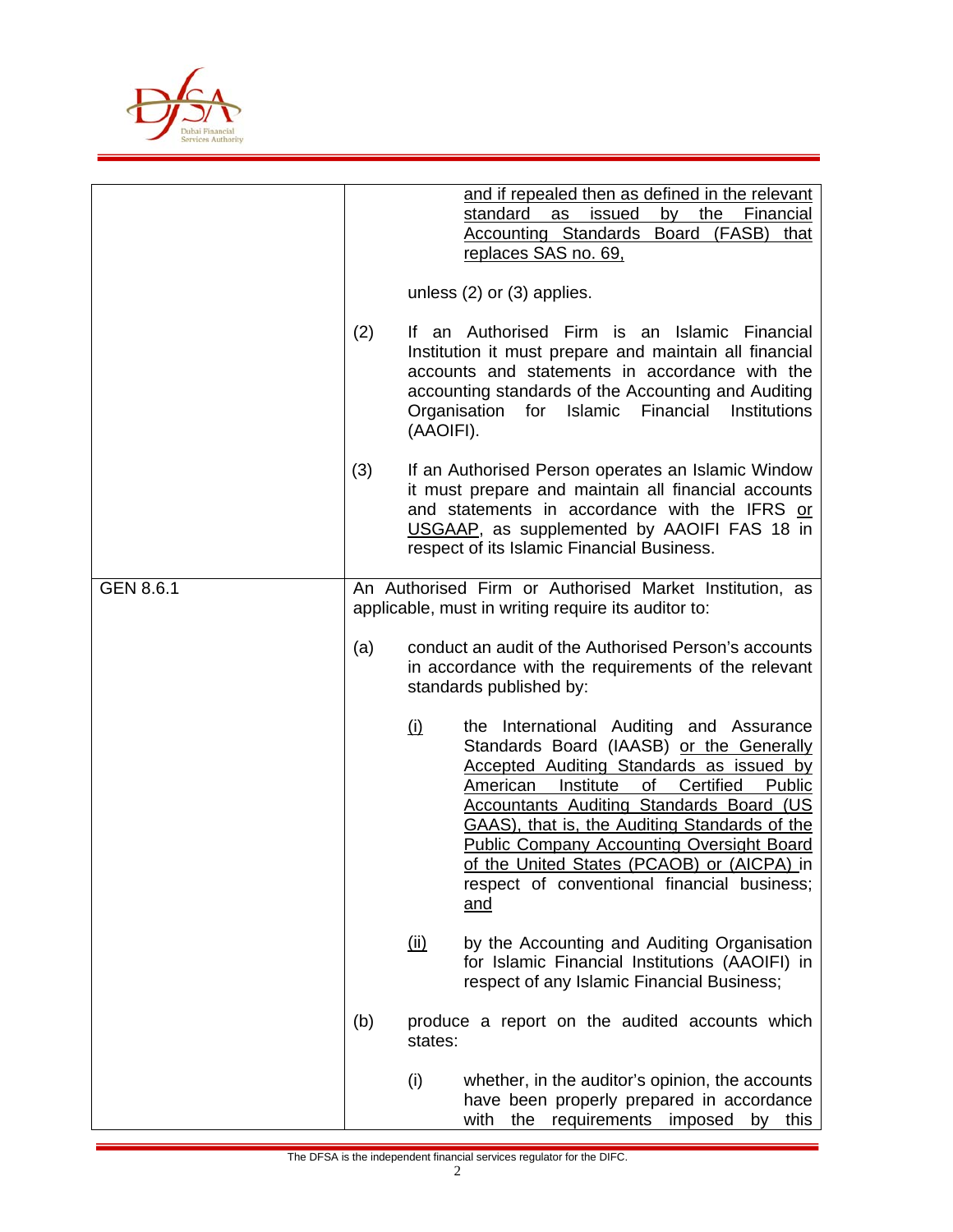

|     |          | chapter;                                                                                                                                                                                                                                                                           |
|-----|----------|------------------------------------------------------------------------------------------------------------------------------------------------------------------------------------------------------------------------------------------------------------------------------------|
|     | (ii)     | in particular, whether the accounts give a true<br>and fair view of the financial position of the<br>Authorised Person for the financial year and<br>of the state of the Authorised Person's affairs<br>at the end of the financial year end; and                                  |
|     | (iii)    | any other matter or opinion relating to the<br>requirements of this chapter;                                                                                                                                                                                                       |
| (c) | whether: | produce an Auditor's Annual Report which states                                                                                                                                                                                                                                    |
|     | (i)      | the auditor has<br>audited the Authorised<br>Person's annual<br>financial<br>statements<br>in<br>accordance with the IAASB or USGAAS or<br>AAOIFI auditing standards in respect of<br><b>Islamic Financial Business;</b>                                                           |
|     | (ii)     | the auditor has Audited the Authorised<br>Person's<br>financial<br>annual<br>statements<br>in<br>accordance with the IAASB,<br><b>PCAOB</b><br>or<br>AICPA auditing standards<br>and<br><b>AAOIFI</b><br>auditing standards in respect of<br>Islamic<br><b>Financial Business;</b> |
|     | (iii)    | the auditor has carried out any other<br>procedures considered necessary,<br>having<br>regard to the IAASB, PCAOB or AICPA<br>auditing standards and AAOIFI<br>auditing<br>standards in respect of Islamic Financial<br>Business;                                                  |
|     | (iv)     | Rulebook text up to and including (h).                                                                                                                                                                                                                                             |

# **CONDITIONS**

The Modification remains in effect for the duration of the period set out below on condition that the above named Person to whom this notice applies carries on Financial Services through a Branch in the DIFC.